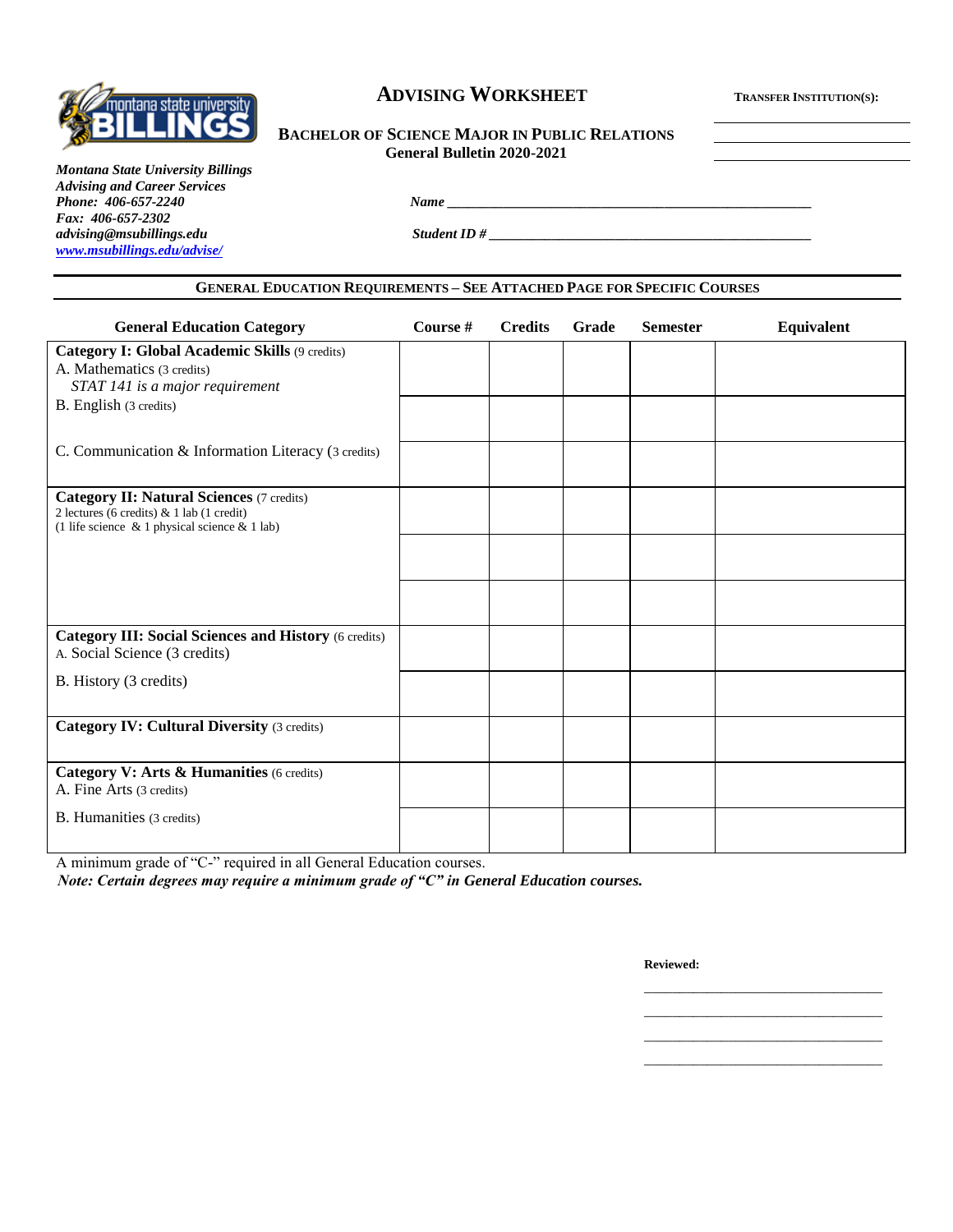# **GENERAL EDUCATION REQUIREMENTS**

|                 |            | <b>CATEGORY I: GLOBAL ACADEMIC SKILLS</b><br>9 credits                                                       |        |
|-----------------|------------|--------------------------------------------------------------------------------------------------------------|--------|
|                 |            | Students are required to take one course from each subcategory                                               |        |
|                 |            | <b>Subcategory A - Mathematics</b><br>3 credits                                                              |        |
| М               | 105        | <b>Contemporary Mathematics</b>                                                                              | 3      |
| М               | 114        | <b>Extended Technical Mathematics</b>                                                                        | 3      |
| М               | 121        | College Algebra                                                                                              | 3      |
| М               | 122        | College Trigonometry                                                                                         | 3      |
| М               | 130        | Mathematics for Elementary Teachers I                                                                        | 3      |
| М               | 140        | College Math for Healthcare                                                                                  | 3      |
| М               | 143        | <b>Finite Mathematics</b>                                                                                    | 4      |
| М               | 161        | Survey of Calculus                                                                                           | 3      |
| М               | 171        | Calculus I                                                                                                   | 4      |
| STAT            | 141        | <b>Introduction to Statistical Concepts</b>                                                                  | 3      |
| <b>STAT</b>     | 216        | <b>Introduction to Statistics</b>                                                                            | 4      |
|                 |            | 3 credits<br><b>Subcategory B - English</b>                                                                  |        |
| WRIT            | 101        | College Writing I                                                                                            | 3      |
| WRIT            | 121        | Introduction to Technical Writing                                                                            | 3      |
| WRIT            | 122        | Introduction to Business Writing                                                                             | 3      |
| WRIT            | 201        | College Writing II                                                                                           | 3      |
| WRIT            | 220        | Business & Professional Writing                                                                              | 3      |
| WRIT            | 221        | <b>Intermediate Technical Writing</b>                                                                        | 3      |
|                 |            |                                                                                                              |        |
|                 |            | Subcategory C- Communication & Information Literacy 3 credits                                                |        |
| <b>BMIS</b> 150 |            | Cyber Security and Electronic Communication                                                                  | 3      |
| <b>COMX 111</b> |            | Introduction to Public Speaking                                                                              | 3      |
| <b>COMX115</b>  |            | Introduction to Interpersonal Communication                                                                  | 3<br>3 |
| LSCI 125        |            | Research in the Information Age                                                                              |        |
|                 |            |                                                                                                              |        |
|                 |            | <b>CATEGORY II: NATURAL SCIENCES</b><br>6 cr. lecture & 1 cr. lab                                            |        |
|                 |            |                                                                                                              |        |
|                 |            | Students are required to take one course from each subcategory and                                           |        |
|                 |            | at least one corresponding lab or Integrated Sciences<br><b>Subcategory A - Life Sciences</b><br>3-4 credits |        |
| BIOB            | 101        | Discover Biology                                                                                             | 3      |
| BIOB            | 102        | Discover Biology Lab                                                                                         | 1      |
| BIOB            | 121        | Fundamentals of Biology for Allied Health                                                                    | 3      |
| BIOB            | 122        | Fund of Biology: Evolution, Ecology, and                                                                     |        |
|                 |            | Biodiversity                                                                                                 | 3      |
| BIOB            | 123        | Fund of Biology: The Nature of Nutrition                                                                     | 3      |
| BIOB            | 160        | Principles of Living Systems                                                                                 | 3      |
| <b>BIOB</b>     | 161        | Principles of Living Systems Lab                                                                             | 1      |
|                 |            |                                                                                                              |        |
|                 |            | <b>Subcategory B - Physical Sciences</b><br>3-4 credits                                                      |        |
| ASTR            | 110        | Introduction to Astronomy                                                                                    | 3      |
| ASTR            | 111        | Introduction to Astronomy Lab                                                                                | 1      |
| CHMY            | 121        | Introduction to General Chemistry                                                                            | 3      |
| CHMY            | 122        | Introduction to General Chemistry Lab                                                                        | 1      |
| CHMY            | 141<br>142 | College Chemistry I                                                                                          | 3<br>1 |
| <b>CHMY</b>     | 101        | College Chemistry Laboratory I                                                                               | 3      |
| GEO             |            | <b>Introduction to Physical Geology</b>                                                                      |        |
| <b>GEO</b>      | 102        | Introduction to Physical Geology Laboratory                                                                  | 1      |
| GPHY            | 262        | Spatial Sciences Technology & Applications                                                                   | 3      |
| <b>GPHY</b>     | 263        | Spatial Sciences & Technology Lab                                                                            | 1      |
| PHSX            | 103        | Our Physical World                                                                                           | 3<br>1 |
| <b>PHSX</b>     | 104        | Our Physical World Lab                                                                                       | 3      |
| PHSX<br>PHSX    | 205<br>206 | College Physics I<br>College Physics I Lab                                                                   | 1      |

### **Integrated Sciences**

| SCIN 101, 102, 103, 104 Integrated Sciences | 3, 1, 3, 1 |
|---------------------------------------------|------------|
|---------------------------------------------|------------|

|             |     | <b>CATEGORY III: SOCIAL SCIENCES AND HISTORY</b><br><b>6 CREDITS</b> |   |
|-------------|-----|----------------------------------------------------------------------|---|
|             |     | Students are required to take one course from each subcategory       |   |
|             |     | <b>Subcategory A - Social Sciences</b><br>3 credits                  |   |
| ANTY        | 217 | Physical Anthropology & Archeology                                   | 3 |
| <b>BGEN</b> | 105 | <b>Introduction to Business</b>                                      | 3 |
| COMX        | 106 | Communicating in a Dynamic Workplace                                 | 3 |
| <b>ECNS</b> | 201 | Principles of Microeconomics                                         | 3 |
| <b>ECNS</b> | 202 | Principles of Macroeconomics                                         | 3 |
| EDU         | 105 | <b>Education and Democracy</b>                                       | 3 |
| <b>GPHY</b> | 141 | Geography of World Regions                                           | 3 |
| <b>HTH</b>  | 110 | Personal Health and Wellness                                         | 3 |
| <b>PSCI</b> | 210 | Introduction to American Government                                  | 3 |
| <b>PSCI</b> | 220 | Introduction to Comparative Government                               | 3 |
| <b>PSYX</b> | 100 | Introduction to Psychology                                           | 3 |
| SOCI        | 101 | Introduction to Sociology                                            | 3 |
| SOCI        | 201 | <b>Social Problems</b>                                               | 3 |
|             |     | 3 credits<br><b>Subcategory B - History</b>                          |   |
| <b>HSTA</b> | 101 | American History I                                                   | 3 |
| HSTA        | 102 | American History II                                                  | 3 |
| <b>HSTR</b> | 101 | <b>Western Civilization I</b>                                        | 3 |
| HSTR        | 102 | <b>Western Civilization II</b>                                       | 3 |
| HSTR        | 103 | Honors Western Civilization I                                        | 3 |
| <b>HSTR</b> | 104 | Honors Western Civilization II                                       | 3 |
| <b>PSCI</b> | 230 | Introduction to International Relations                              | 3 |

|             |     | <b>CATEGORY IV: CULTURAL DIVERSITY</b><br>3 credits |   |
|-------------|-----|-----------------------------------------------------|---|
| <b>ANTY</b> | 220 | Culture and Society                                 | 3 |
| ARTH        | 160 | Global Visual Culture                               | 3 |
| <b>COMX</b> | 212 | Introduction to Intercultural Communication         | 3 |
| <b>GPHY</b> | 121 | Human Geography                                     | 3 |
| HTH         | 270 | Global Health Issues                                | 3 |
| LIT         | 230 | World Literature                                    | 3 |
| <b>MUSI</b> | 207 | World Music                                         | 3 |
| <b>NASX</b> | 105 | Introduction to Native American Studies             | 3 |
| <b>NASX</b> | 205 | Native Americans in Contemporary Society            | 3 |
| PHL         | 271 | Indian Philosophies and Religions                   | 3 |
| PHL         | 272 | Chinese Philosophies and Religions                  | 3 |
| <b>REHA</b> | 201 | Introduction to Diversity in Counseling             | 3 |
| <b>RLST</b> | 170 | The Religious Quest                                 | 3 |
| <b>SPNS</b> | 150 | The Hispanic Tradition                              | 3 |
| WGSS        | 274 | Women, Culture, and Society                         | 3 |

|             |     | <b>CATEGORY V: ARTS &amp; HUMANITIES</b>                       | <b>6</b> credits |
|-------------|-----|----------------------------------------------------------------|------------------|
|             |     | Students are required to take one course from each subcategory |                  |
|             |     | <b>Subcategory A - Fine Arts</b>                               | 3 credits        |
| <b>ARTZ</b> | 101 | Art Fundamentals                                               | 3                |
| ARTZ        | 105 | Visual Language-Drawing                                        | 3                |
| ARTZ        | 106 | Visual Language-2-D Foundations                                | 3                |
| ARTZ.       | 108 | Visual Language-3-D Foundations                                | $\frac{3}{3}$    |
| ARTZ        | 131 | Ceramics for Non-majors                                        |                  |
| CRWR        | 240 | <b>Intro Creative Writing Workshop</b>                         | 3                |
| FILM        | 160 | Introduction to World Cinema                                   | 3                |
| LIT.        | 270 | Film $&$ Literature                                            | 3                |
| <b>MART</b> | 260 | Computer Presentation and Animation                            | 3                |
| MUSI        | 101 | <b>Enjoyment of Music</b>                                      | 3                |
| MUSI        | 114 | Band: MSUB Symphonic                                           | $\mathbf{1}$     |
| MUSI        | 131 | Jazz Ensemble I: MSUB                                          | 1                |
| MUSI        | 147 | Choral Ensemble: University Chorus                             | 1                |
| PHOT        | 154 | <b>Exploring Digital Photography</b>                           | 3                |
| THTR        | 101 | Introduction to Theatre                                        | 3                |
| <b>THTR</b> | 120 | Introduction to Acting I                                       | $\overline{3}$   |
|             |     | <b>Subcategory B - Humanities</b>                              | 3 credits        |
| <b>ARTH</b> | 150 | Introduction to Art History                                    | 3                |
| <b>HONR</b> | 111 | Perspectives and Understanding                                 | 3                |
| LIT         | 110 | Introduction to Literature                                     | 3                |
| <b>LIT</b>  | 213 | Montana Literature                                             | 3                |
| PHL.        | 110 | Introduction to Ethics                                         | 3                |
| PHL.        | 111 | Philosophies of Life                                           | 3                |
| PHL         | 254 | People and Politics                                            | 3                |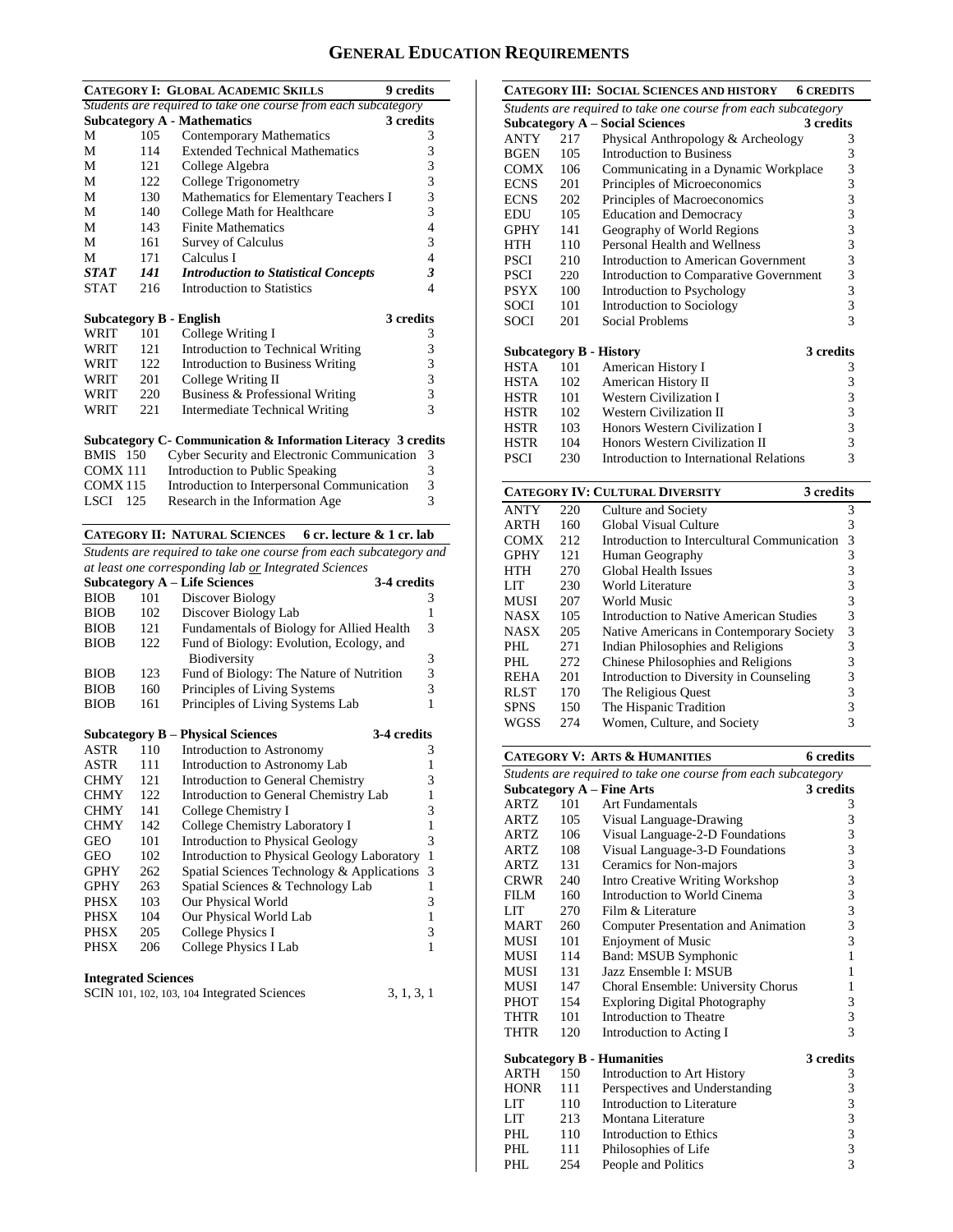| . | `redits<br>Grade<br><b>Course</b><br>Semester<br>Laurvalent |  |
|---|-------------------------------------------------------------|--|

|             |            | Public Relations Core Requirements         |   |  |  |
|-------------|------------|--------------------------------------------|---|--|--|
| <b>COMX</b> | <b>200</b> | <b>Exploring Communication Studies</b>     | 3 |  |  |
| <b>COMX</b> | 320        | Principles of Organizational Communication | 3 |  |  |
| <b>COMX</b> | 330        | Principles of Media Studies                | 3 |  |  |
| <b>COMX</b> | 351        | Principles of Public Relations             | 3 |  |  |
| <b>COMX</b> | 400        | <b>Communication Theory</b>                | 3 |  |  |
| <b>COMX</b> | 401        | Communication Law & Ethics                 | 3 |  |  |
| <b>COMX</b> | 431        | New Media Skills                           | 3 |  |  |
| <b>COMX</b> | 438        | <b>Multicultural Mass Communication</b>    | 3 |  |  |
| <b>COMX</b> | 456        | Case Studies in Public Relations           | 3 |  |  |
| <b>COMX</b> | 460        | <b>Research Methods</b>                    | 3 |  |  |
| <b>COMX</b> | 481        | Campaign Planning                          | 3 |  |  |
| <b>COMX</b> | 499        | Capstone                                   | 3 |  |  |
| <b>JRNL</b> | 270        | Reporting                                  | 3 |  |  |

**Public Relations Core Require** 

**Public Relations Emphases -** Following advisor's consultation, select 6 credits from one1 emphasis below:

#### **Emphasis 1: Digital Media**

| <b>COMX</b> | $\mathcal{D} \mathcal{D}$ 1<br>33 I | Theories of Media and Society |  |  |
|-------------|-------------------------------------|-------------------------------|--|--|
| <b>COMX</b> | 340                                 | <b>Visual Rhetoric</b>        |  |  |

## **Emphasis 2: Community Public Relations**

| <b>COMX</b> | 452 | Issues in Public Relations  |  |  |
|-------------|-----|-----------------------------|--|--|
| <b>COMX</b> | 480 | <b>Health Communication</b> |  |  |
| <b>COMX</b> | 482 | Women, Media, and Society   |  |  |

#### **Emphasis 3: Public Affairs**

| <b>COMX</b> | 211 | <b>Advanced Public Speaking</b>  |  |  |
|-------------|-----|----------------------------------|--|--|
| <b>COMX</b> | 341 | History and Theory of Persuasion |  |  |
| <b>COMX</b> | 434 | <b>Political Communication</b>   |  |  |

*Certain courses in this program have prerequisites; students should check the course descriptions for required prerequisites.*

Note: Substitutions between options can be made with advisor or consent. Students must earn a grade of "C" or above in courses used to satisfy major or minor requirements in the Communication and Theatre Department. The Department of Communication and Theatre offers a BA in Communication online. Check the university website for details at [www.msubillings.edu.](http://www.msubillings.edu/)